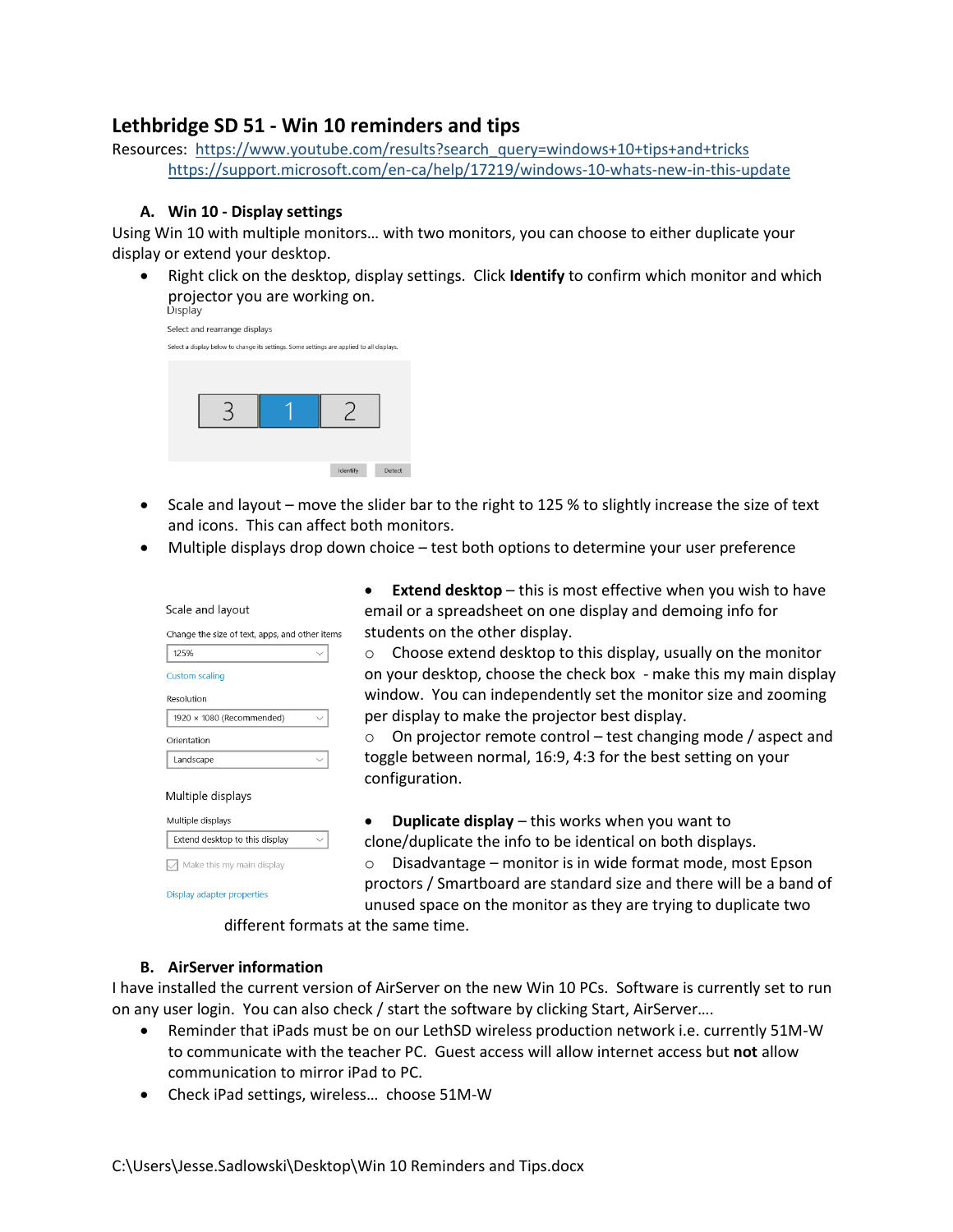## **C. Signing out of Win 10**

- Click Start, Profile icon….third button up, choose sign out
- OR, Right click start button, Shut down or sign out, choose sign out
- OR, Ctrl + Alt + Del, choose, sign out

## **D. Windows Explorer**

- Windows Key + E starts Windows Explorer. Or click the Explorer icon in the bottom taskbar.
- Win 10 drive mappings may be collapsed or hidden by default, click the expand ">" sign on This PC to expand the drive mappings



Expanded view.



#### **E. Outlook email**

- Reminder that email can be accessed anytime using Office 365 webmail by typing in a browser... webmail.lethsd.ab.ca
- The full Outlook client can be accessed by Start, Outlook.
- Reminder click the check box "save password" and then type in your district username and password.
- The initial synchronization of folders and email could take 10 30 minutes depending on the amount of deleted items, email, folders that you have.
- Minimize the Outlook client and allow the synchronization to take place.
- Reminder similar to Window Explorer view, you may need to expand the cabinets, the ">" under Inbox to see your folders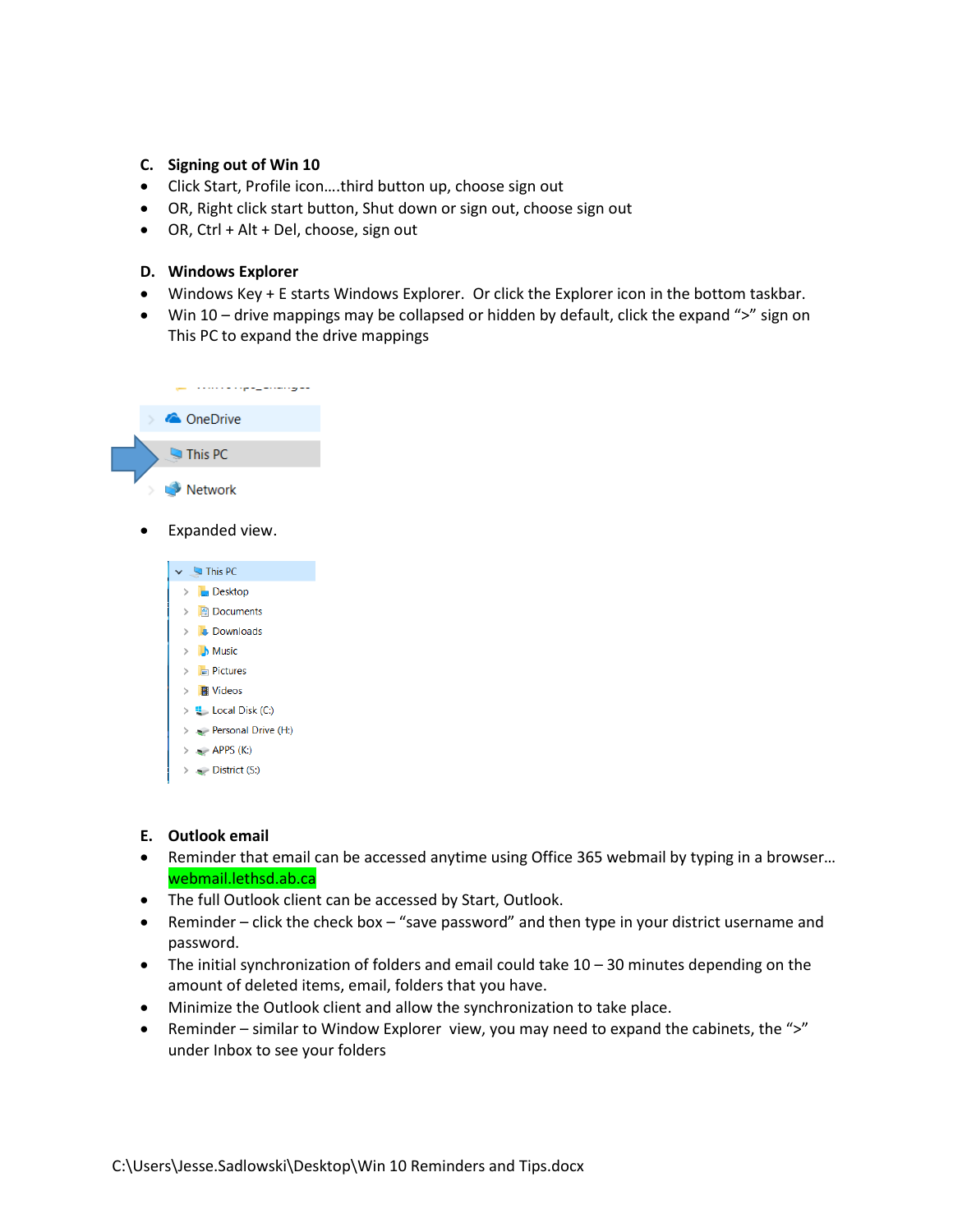#### **F. Setting Default Windows Printer**

 One method - To set your default printer, click Win start button, search icon, type in "Devices and printers". Select the devices and printers which will start the Win 7 looking interface.

| Find a setting                  |                                                                    | p             | $+$                                                                | Add Bluetooth or other device |                 |               |                 |                 |
|---------------------------------|--------------------------------------------------------------------|---------------|--------------------------------------------------------------------|-------------------------------|-----------------|---------------|-----------------|-----------------|
|                                 |                                                                    |               |                                                                    |                               |                 |               |                 |                 |
| Devices                         |                                                                    |               | ● Control Panel\All Control Panel Items\Devices and Printers       |                               |                 |               |                 |                 |
|                                 | $\label{eq:1} \mathcal{L}_{\text{max}} = \mathcal{L}_{\text{max}}$ |               | 卷 > Control Panel > All Control Panel Items > Devices and Printers |                               |                 |               |                 |                 |
| 喕<br>Bluetooth & d              | Edit View<br>File                                                  | Tools         |                                                                    |                               |                 |               |                 |                 |
| 咼<br>Printers & sca             | Add a device                                                       | Add a printer |                                                                    |                               |                 |               |                 |                 |
|                                 | $\vee$ Devices (9)                                                 |               |                                                                    |                               |                 |               |                 |                 |
| O<br>Mouse                      |                                                                    |               |                                                                    |                               |                 |               |                 |                 |
|                                 |                                                                    |               |                                                                    |                               |                 |               |                 |                 |
| 63<br>Typing                    |                                                                    |               |                                                                    |                               |                 |               |                 |                 |
| Pen & Windov<br>ct <sup>p</sup> | 22M45                                                              | 22M45         | 22M45                                                              | Comfort Mouse                 | L19-R0416-01    | Logitech BRIO | Logitech BT     | Optical USB     |
|                                 |                                                                    |               |                                                                    | 4500                          |                 |               | Mini-Receiver   | Mouse           |
| ℗<br>AutoPlay                   | $\vee$ Printers (8)                                                |               |                                                                    |                               |                 |               |                 |                 |
| ō<br><b>USB</b>                 |                                                                    |               |                                                                    |                               |                 |               |                 |                 |
|                                 |                                                                    |               |                                                                    |                               |                 |               |                 |                 |
|                                 |                                                                    |               |                                                                    |                               |                 |               |                 |                 |
|                                 | Adobe PDF                                                          | Fax           | Microsoft Print to                                                 | Microsoft XPS                 | NOC (Colour) on | NOC on        | Send To OneNote | Send To OneNote |

Right click on your desired printer, choose set as default printer.

|           |                    | <b>Printers</b><br>Setting this printer as default means<br>Windows will stop managing your<br>default printer.<br>OK<br>Cancel | ×                     |
|-----------|--------------------|---------------------------------------------------------------------------------------------------------------------------------|-----------------------|
| $\bullet$ | After the message, |                                                                                                                                 | click OK to continue. |

 The **green** check mark will then highlight on your desired printer and this will be your first choice when printing. You will continue to have printing access to the other printers at your school.



 A second method, click Start, type printers and scanners, and similarly click manage and then set as default printer.

## **G. Microsoft System Center**

- This is a central software portal for our Lethbridge School District licensed software available for install by staff and students if required.
- Start  $\rightarrow$  Microsoft System Center  $\rightarrow$  Software Center
- Choose a check box on the licensed software to install.